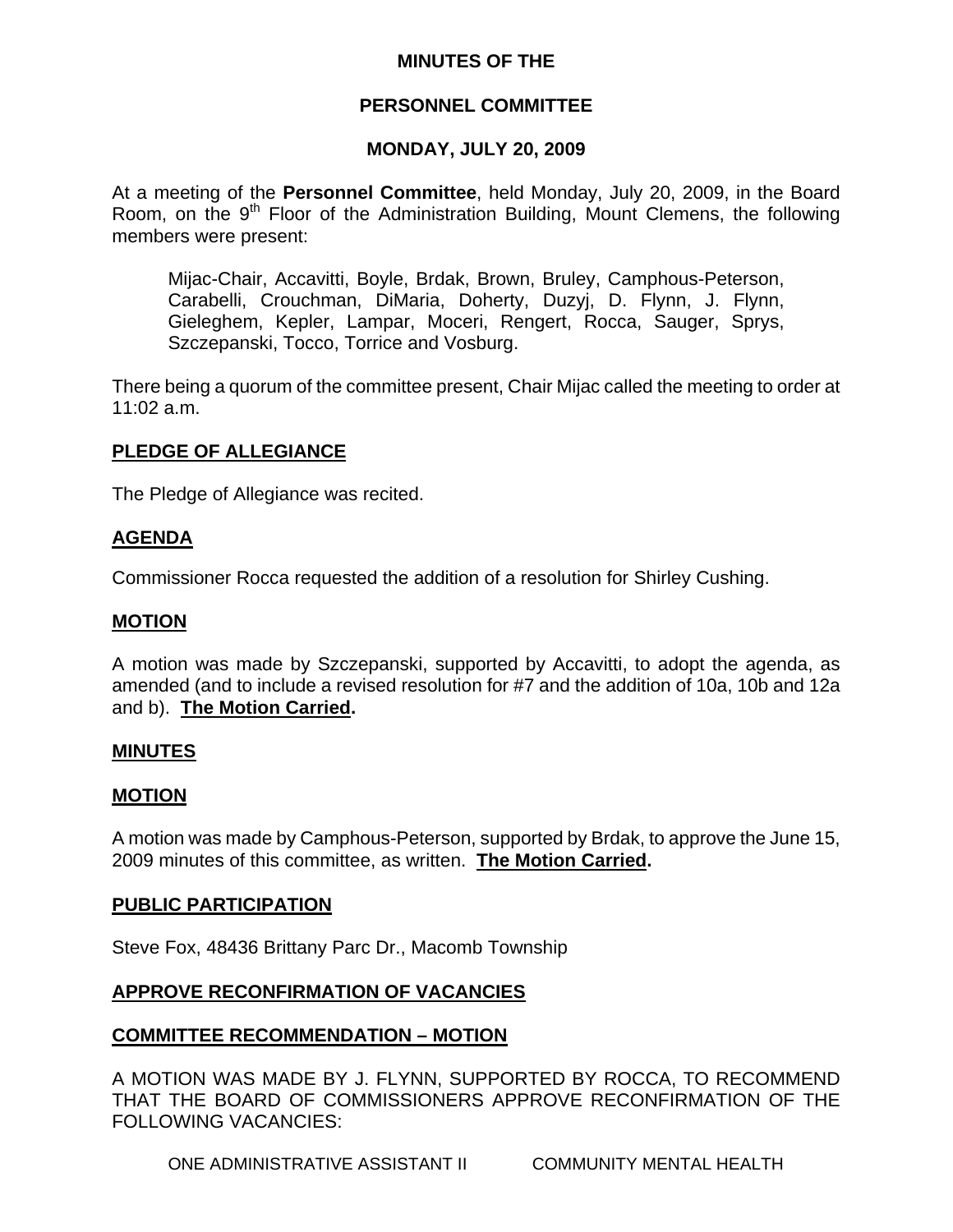ONE TYPIST CLERK III COMMUNITY MENTAL HEALTH

ONE PUBLIC HEALTH NURSING HEALTH **COORDINATOR** 

The following commissioners spoke: Bruley and Szczepanski.

Chair Mijac called for a vote on the motion and **THE MOTION CARRIED.** 

# **WAIVE HIRING FREEZE AND AUTHORIZE SHERIFF DEPARTMENT TO IMMEDIATELY FILL VACANT ACCOUNT CLERK I/II POSITION**

## **COMMITTEE RECOMMENDATION – MOTION**

A MOTION WAS MADE BY CAMPHOUS-PETERSON, SUPPORTED BY DOHERTY, TO RECOMMEND THAT THE BOARD OF COMMISSIONERS APPROVE WAIVING THE HIRING FREEZE AND AUTHORIZE THE SHERIFF DEPARTMENT TO IMMEDIATELY FILL ONE ACCOUNT CLERK I/II POSITION, VACANT DUE TO PROMOTION, CONTINGENT UPON IDENTIFICATION OF EQUAL OR GREATER 2009 BUDGET REDUCTION OFFSET.

The following commissioners spoke: Szczepanski and Gieleghem.

Chair Mijac called for a vote on the motion and **THE MOTION CARRIED.**

## **TITLE CHANGE ONLY FOR VACANT ACCOUNT CLERK SENIOR POSITION TO DATA ENTRY CLERK IN FRIEND OF THE COURT AND RECONFIRM VACANCY**

# **COMMITTEE RECOMMENDATION – MOTION**

A MOTION WAS MADE BY DOHERTY, SUPPORTED BY J. FLYNN, TO RECOMMEND THAT THE BOARD OF COMMISSIONERS APPROVE A TITLE CHANGE ONLY FOR ONE VACANT ACCOUNT CLERK, SENIOR POSITION TO DATA ENTRY CLERK AND RECONFIRM THE VACANCY IN THE OFFICE OF THE FRIEND OF THE COURT. **THE MOTION CARRIED.** 

## **AWARD CONTRACT FOR APPLICANT ONLINE SYSTEM TO BE USED BY HUMAN RESOURCES DEPARTMENT (RECOMMENDED BY TECHNOLOGY & COMMUNICATIONS COMMITTEE)**

# **COMMITTEE RECOMMENDATION – MOTION**

A MOTION WAS MADE BY SZCZEPANSKI, SUPPORTED BY DOHERTY, TO RECOMMEND THAT THE BOARD OF COMMISSIONERS AWARD A CONTRACT FOR AN APPLICANT ONLINE SYSTEM TO BE USED BY THE HUMAN RESOURCES DEPARTMENT TO NEOGOV TO INCLUDE THE SOFTWARE LICENSE, HOSTED SERVICE AND IMPLEMENTATION WITH A TOTAL PROJECT COST NOT TO EXCEED \$24,500; FUNDING IS AVAILABLE IN THE IT CAPITAL FUND. **THE MOTION CARRIED. ADOPT POLICY REQUIRING MACOMB COUNTY AND MACOMB COUNTY**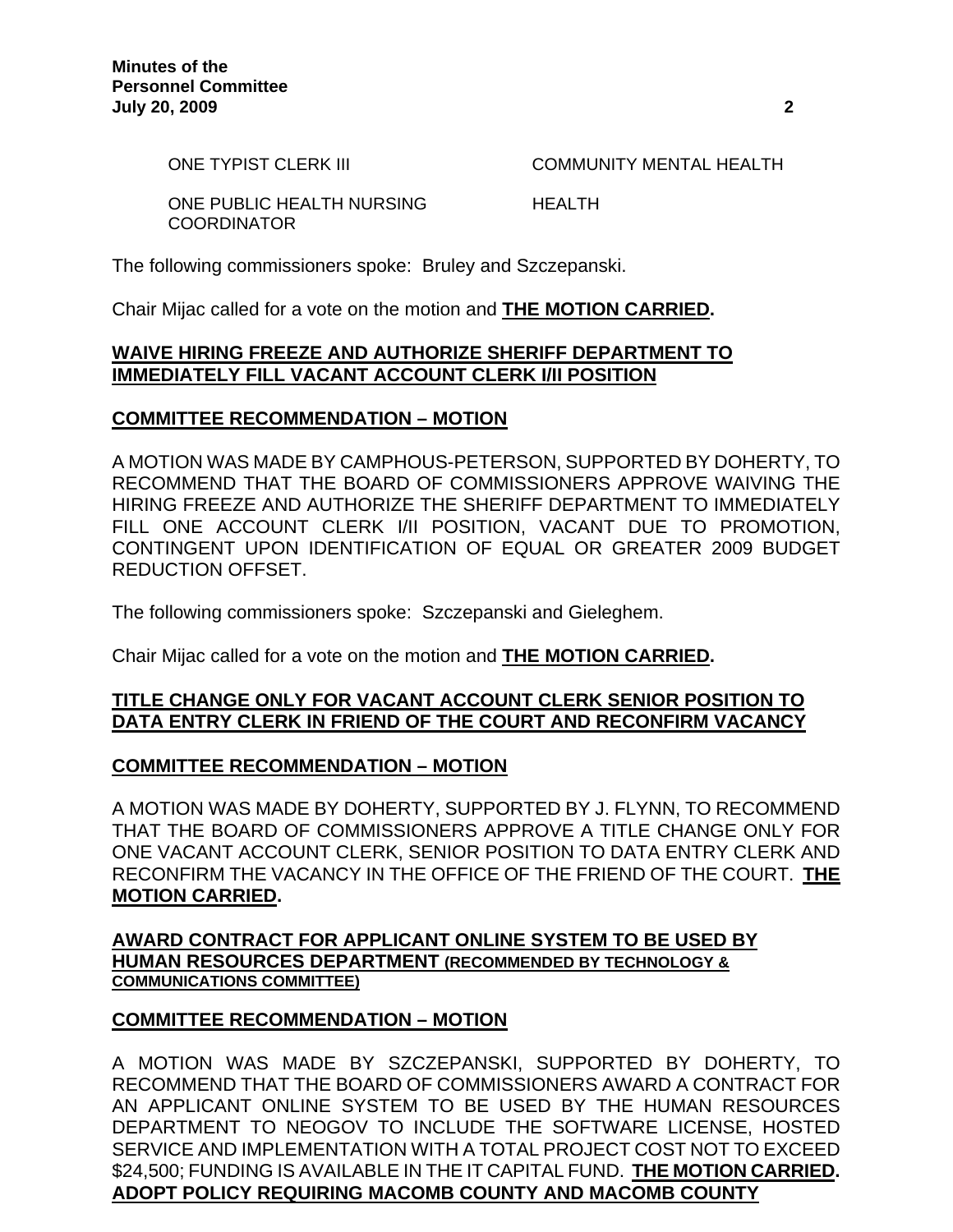# **CONTRACTORS AND VENDORS TO REGISTER AND PARTICIPATE IN FEDERAL E-VERIFY PROGRAM**

## **COMMITTEE RECOMMENDATION – MOTION**

A MOTION WAS MADE BY DiMARIA, SUPPORTED BY TORRICE, TO RECOMMEND THAT THE BOARD OF COMMISSIONERS ADOPT A POLICY REQUIRING MACOMB COUNTY AND MACOMB COUNTY CONTRACTORS AND VENDORS WHO PROVIDE SERVICES IN EXCESS OF \$20,000 A YEAR TO REGISTER AND PARTICIPATE IN THE FEDERAL E-VERIFY PROGRAM BEGINNING SEPTEMBER 2009.

Commissioner Sprys referred to the substitute resolution sheet that was distributed and offered the following:

## **SUBSTITUTE COMMITTEE RECOMMENDATION – MOTION**

A MOTION WAS MADE BY SPRYS, SUPPORTED BY DiMARIA, TO RECOMMEND THAT THE BOARD OF COMMISSIONERS ADOPT A POLICY REQUIRING MACOMB COUNTY AND MACOMB COUNTY CONTRACTORS AND VENDORS WHO PROVIDE SERVICES IN EXCESS OF \$20,000 A YEAR TO REGISTER AND PARTICIPATE IN THE FEDERAL E-VERIFY PROGRAM BEGINNING SEPTEMBER 1, 2009.

The following commissioners spoke: Sprys and Doherty.

Commissioner Doherty offered a friendly amendment: include temporary newly hired workers. That was accepted by the maker and supporter

The following commissioners spoke: Brown, Vosburg, Duzyj and Bruley.

Commissioner Bruley requested a friendly amendment: include professional services. That was accepted by the maker and supporter.

Chair Mijac called for a vote on the motion, as amended, and **THE MOTION CARRIED.** 

The motion now reads as follows:

# **COMMITTEE RECOMMENDATION – MOTION**

A MOTION WAS MADE BY SPRYS, SUPPORTED BY DiMARIA, TO RECOMMEND THAT THE BOARD OF COMMISSIONERS ADOPT A POLICY REQUIRING MACOMB COUNTY AND MACOMB COUNTY CONTRACTORS, VENDORS AND PROFESSIONALS WHO PROVIDE SERVICES IN EXCESS OF \$20,000 A YEAR TO REGISTER AND PARTICIPATE IN THE FEDERAL E-VERIFY PROGRAM BEGINNING SEPTEMBER 1, 2009. THIS POLICY WILL APPLY TO ALL FULL-TIME, PART-TIME AND TEMPORARY NEWLY HIRED WORKERS. **THE MOTION CARRIED.** 

#### **RECLASSIFICATION OF GRANTS COORDINATOR TO PROGRAM MANAGER**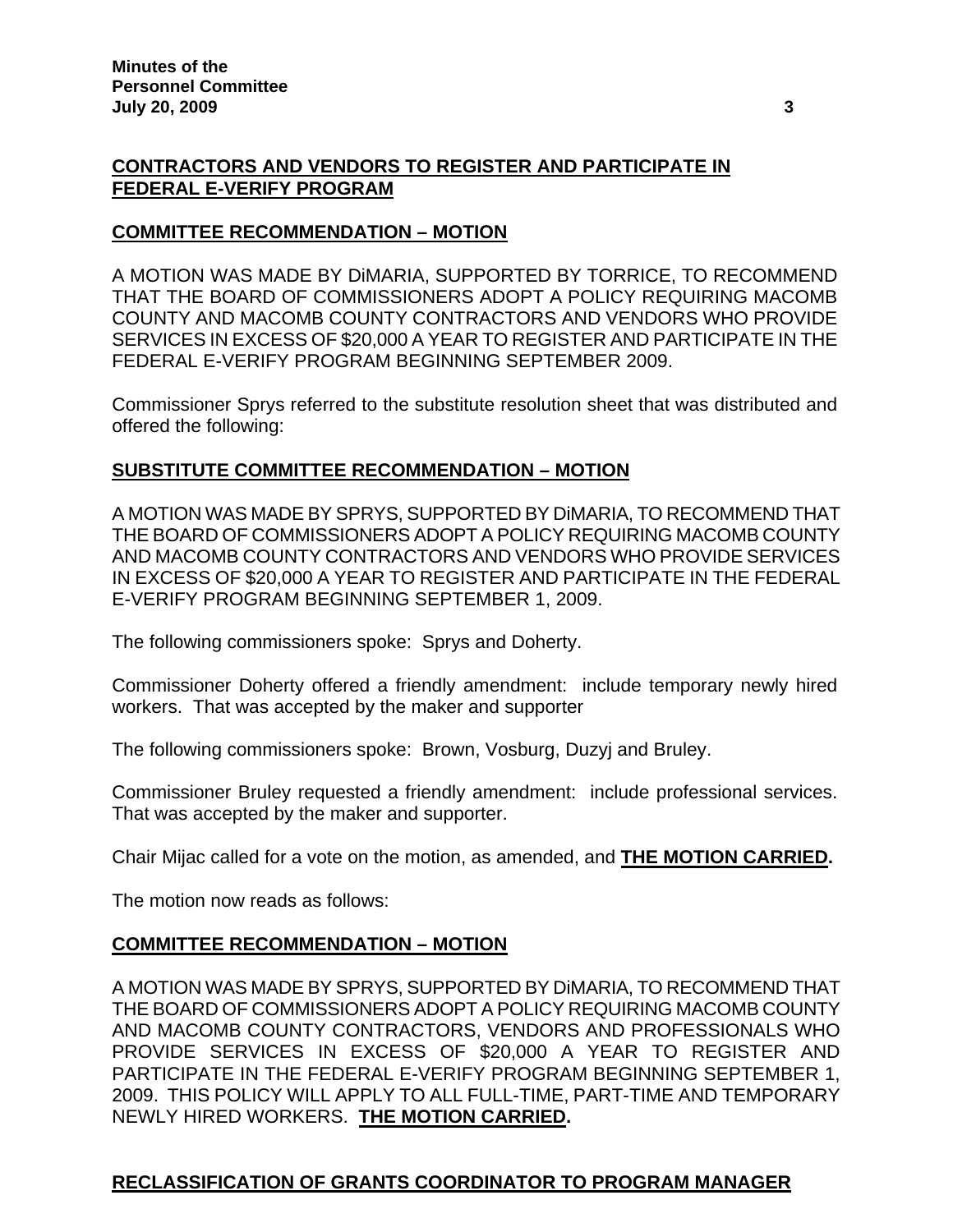# **(COMMUNICATIONS & MARKETING) IN DEPARTMENT OF PLANNING AND ECONOMIC DEVELOPMENT**

## **COMMITTEE RECOMMENDATION – MOTION**

A MOTION WAS MADE BY CAMPHOUS-PETERSON, SUPPORTED BY J. FLYNN, TO RECOMMEND THAT THE BOARD OF COMMISSIONERS CONCUR WITH THE RECOMMENDATION OF THE EXECUTIVE DIRECTOR OF THE DEPARTMENT OF PLANNING AND ECONOMIC DEVELOPMENT AND APPROVE THE RECLASSIFICATION OF MARIA ZARDIS FROM GRANTS COORDINATOR TO PROGRAM MANAGER (COMMUNICATIONS AND MARKETING) SUBJECT TO AN ANNUAL \$20,000 GRANT SUBSIDY TO THE SALARY.

## **MOTION**

A motion was made by Doherty, supported by Sprys, to postpone for one month.

The following commissioners spoke: Doherty, Vosburg, Bruley and Carabelli.

A roll call vote was taken on the motion to postpone as follows:

Voting Yes were Doherty, Duzyj, Rengert, Rocca and Sprys. There were 5 "Yes" votes.

Voting No were Accavitti, Boyle, Brdak, Brown, Bruley, Camphous-Peterson, Carabelli, Crouchman, D. Flynn, J. Flynn, Gieleghem, Kepler, Lampar, Moceri, Sauger, Szczepanski, Torrice, Vosburg, Tocco and Mijac. There were 20 "No" votes.

#### **The Motion was Defeated.**

Commissioner Carabelli offered a friendly amendment: UPON ELIMINATION OF THE GRANT, THE SALARY WOULD REVERT BACK TO THE AUTHORIZED PAY GRADE PRIOR TO RECEIVING THE RECLASSIFICATION WITH NO BOARD ACTION REQUIRED. That was accepted by the maker and supporter.

Commissioner Duzyj wanted the increment schedule to be over a five year period and offered a friendly amendment as follows: THE INCREMENTS WILL BE REVIEWED AND CONSIDERED AS ESTABLISHED IN THE COUNTY PAY POLICY.

The following commissioner spoke: Doherty.

A ROLL CALL VOTE WAS TAKEN ON THE MOTION, AS AMENDED, AS FOLLOWS:

VOTING YES WERE ACCAVITTI, BOYLE, BRDAK, BROWN, BRULEY, CAMPHOUS-PETERSON, CARABELLI, CROUCHMAN, D. FLYNN, J. FLYNN, GIELEGHEM, KEPLER, LAMPAR, MOCERI, RENGERT, SAUGER, SPRYS, SZCZEPANSKI, TORRICE, VOSBURG, TOCCO AND MIJAC. THERE WERE 22 "YES" VOTES.

VOTING NO WERE DOHERTY, DUZYJ AND ROCCA. THERE WERE 3 "NO" VOTES.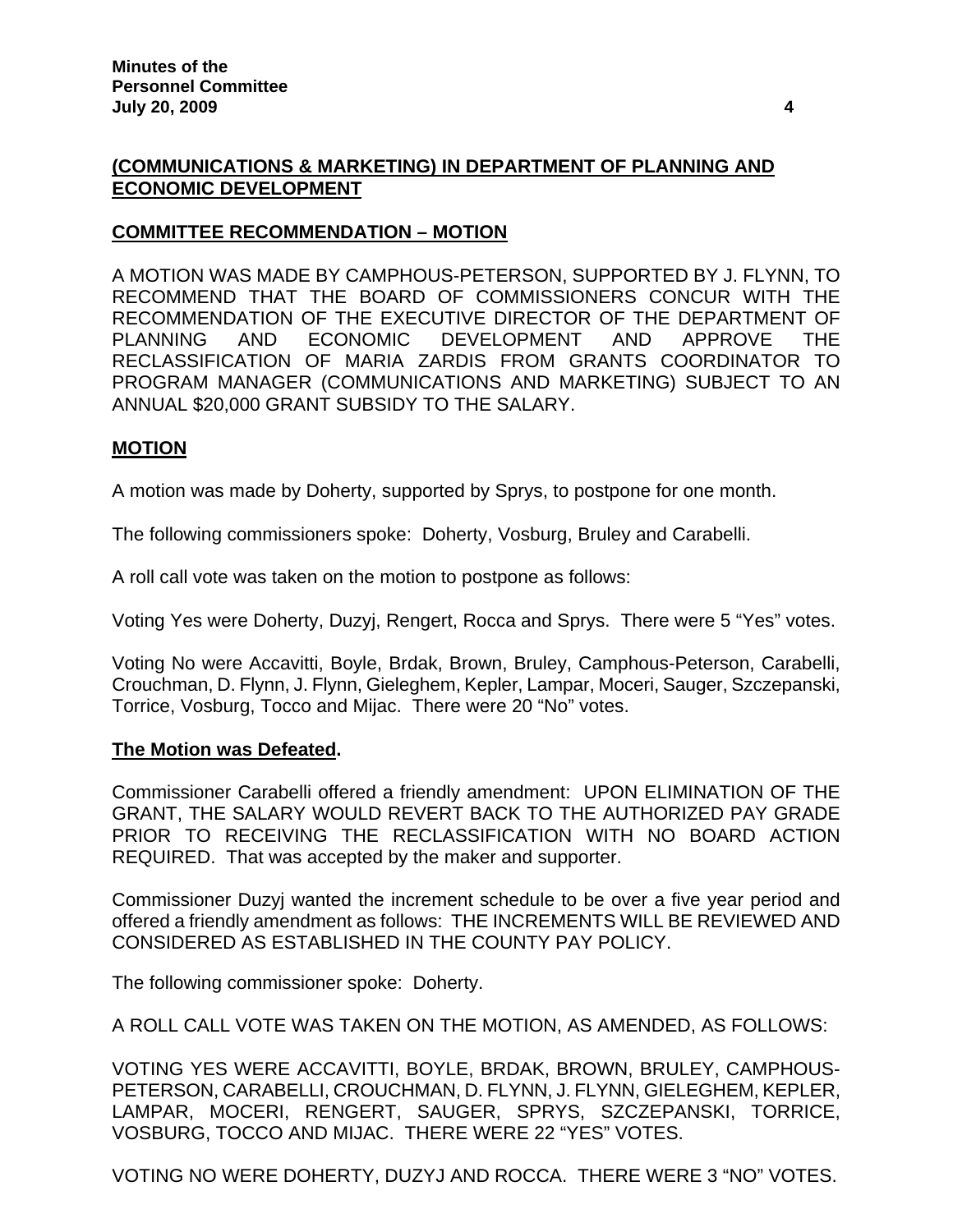### **THE MOTION CARRIED.**

The motion now reads as follows:

### **COMMITTEE RECOMMENDATION – MOTION**

A MOTION WAS MADE BY CAMPHOUS-PETERSON, SUPPORTED BY J. FLYNN, TO RECOMMEND THAT THE BOARD OF COMMISSIONERS CONCUR WITH THE RECOMMENDATION OF THE EXECUTIVE DIRECTOR OF THE DEPARTMENT OF PLANNING AND ECONOMIC DEVELOPMENT AND APPROVE THE RECLASSIFICATION OF MARIA ZARDIS FROM GRANTS COORDINATOR TO PROGRAM MANAGER (COMMUNICATIONS AND MARKETING) SUBJECT TO AN ANNUAL \$20,000 GRANT SUBSIDY TO THE SALARY; ALSO, THAT UPON ELIMINATION OF THE GRANT, THE SALARY WOULD REVERT BACK TO THE AUTHORIZED PAY GRADE PRIOR TO RECEIVING THE RECLASSIFICATION WITH NO BOARD ACTION REQUIRED; FURTHER, THAT THE INCREMENTS WILL BE REVIEWED AND CONSIDERED AS ESTABLISHED IN THE COUNTY PAY POLICY. **THE MOTION CARRIED.** 

# **DISCUSSION OF A POLICY THAT WOULD REDUCE THE MINIMUM AND MAXIMUM SALARY BY FIVE PERCENT FOR ALL NONUNION POSITIONS WHEN SUCH POSITIONS BECOME VACANT**

The following commissioners spoke: Szczepanski and Brdak.

# **COMMITTEE RECOMMENDATION – MOTION**

A MOTION WAS MADE BY BRULEY, SUPPORTED BY SZCZEPANSKI, TO RECOMMEND THAT THE BOARD OF COMMISSIONERS DECREASE THE MINIMUM AND MAXIMUM SALARY RANGES BY FIVE PERCENT FOR VACANT POSITIONS THAT ARE NOT IMPACTED BY A UNION CONTRACT, BUT ANY PAY GRADE WITH A MAXIMUM SALARY OF LESS THAN \$30,000 WILL NOT BE REDUCED BY FIVE PERCENT.

The following commissioners spoke: Bruley, Duzyj, Sprys and Rengert.

#### **MOTION**

A motion was made by Doherty, supported by Rengert, to postpone this until next month so further analysis can be done.

The following commissioners spoke: Doherty, Szczepanski, Bruley, Brdak and Sprys.

A roll call vote was taken on the postponement as follows:

Voting Yes were Doherty and Rengert. There were 2 "Yes" votes.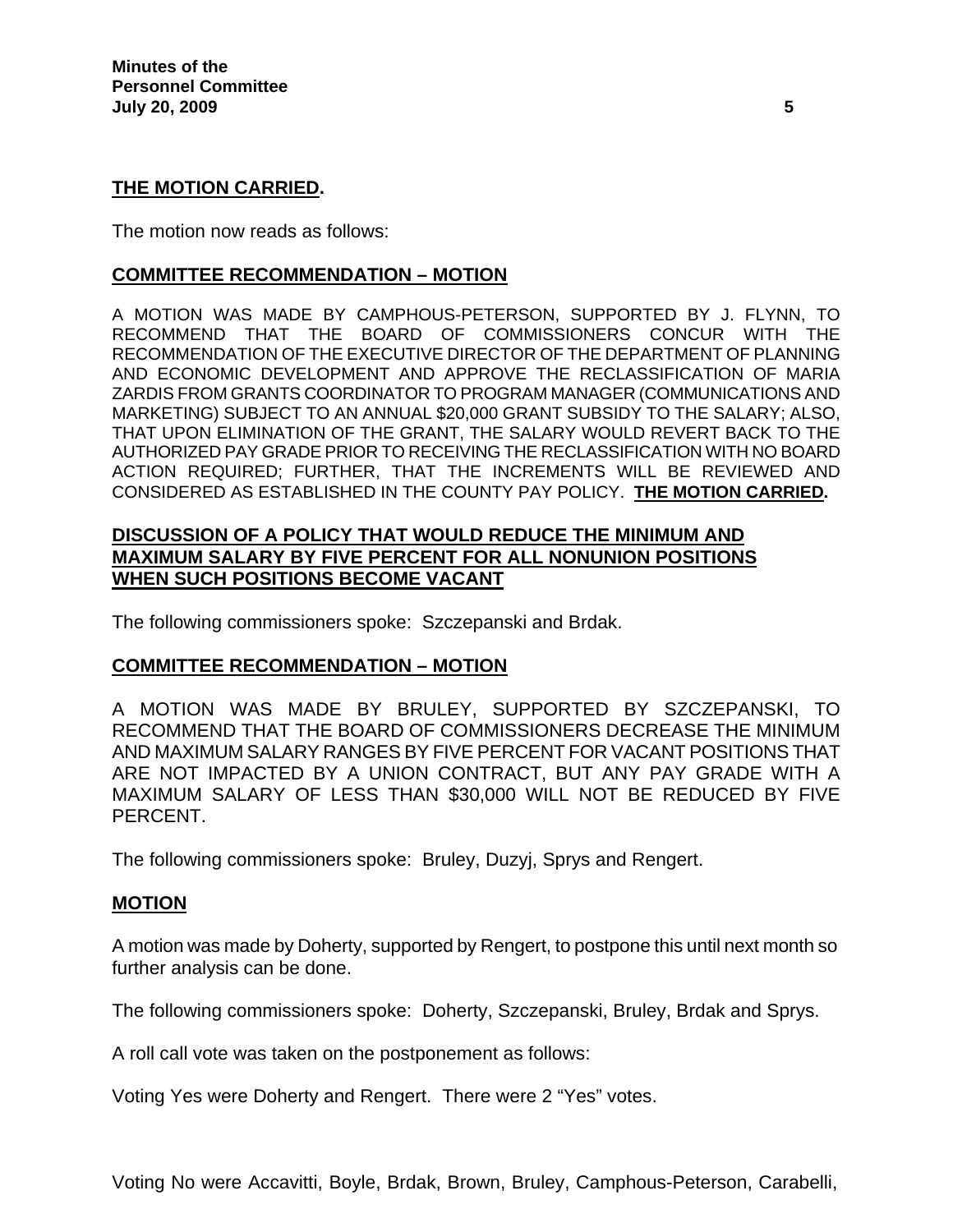Crouchman, DiMaria, Duzyj, D. Flynn, J. Flynn, Gieleghem, Kepler, Lampar, Moceri, Rocca, Sauger, Sprys, Szczepanski, Torrice, Vosburg, Tocco and Mijac. There were 24 "No" votes.

# **The Motion was Defeated.**

## **AMENDMENT**

A MOTION WAS MADE BY RENGERT, SUPPORTED BY CARABELLI, TO CHANGE FIVE TO EIGHT PERCENT.

A ROLL CALL VOTE WAS TAKEN AS FOLLOWS:

VOTING YES WERE ACCAVITTI, BROWN, CARABELLI, DOHERTY, DUZYJ, RENGERT, ROCCA, SPRYS AND VOSBURG. THERE WERE 9 "YES" VOTES.

VOTING NO WERE BOYLE, BRDAK, BRULEY, CAMPHOUS-PETERSON, CROUCHMAN, DiMARIA, D. FLYNN, J. FLYNN, GIELEGHEM, KEPLER, LAMPAR, MOCERI, SAUGER, SZCZEPANSKI, TOCCO AND MIJAC. THERE WERE 16 "NO" VOTES.

### **THE MOTION WAS DEFEATED.**

# **AMENDMENT**

A MOTION WAS MADE BY DOHERTY, SUPPORTED BY DUZYJ, THAT ANY ENTITLEMENT TO COUNTY VEHICLES TO BE USED ON A PERSONAL BASIS BE REMOVED FROM THE COMPENSATION PACKAGE.

The following commissioners spoke: Doherty, Vosburg, Sprys, Brdak and DiMaria.

#### **MOTION**

A motion was made by D. Flynn, supported by DiMaria, to call for the question. **The Motion Carried.** 

Chair Mijac called for a vote on the amendment and **THE MOTION WAS DEFEATED.**

Chair Mijac called for a vote on the main motion and **THE MOTION CARRIED.**

# **EXECUTIVE SESSION TO DISCUSS LABOR NEGOTIATIONS**

#### **MOTION**

A motion was made by Sprys, supported by Lampar, to enter into Executive Session for the purpose of discussing labor negotiations. **The Motion Carried.** 

In accordance with the motion, committee entered Executive Session at 1 p.m., with it